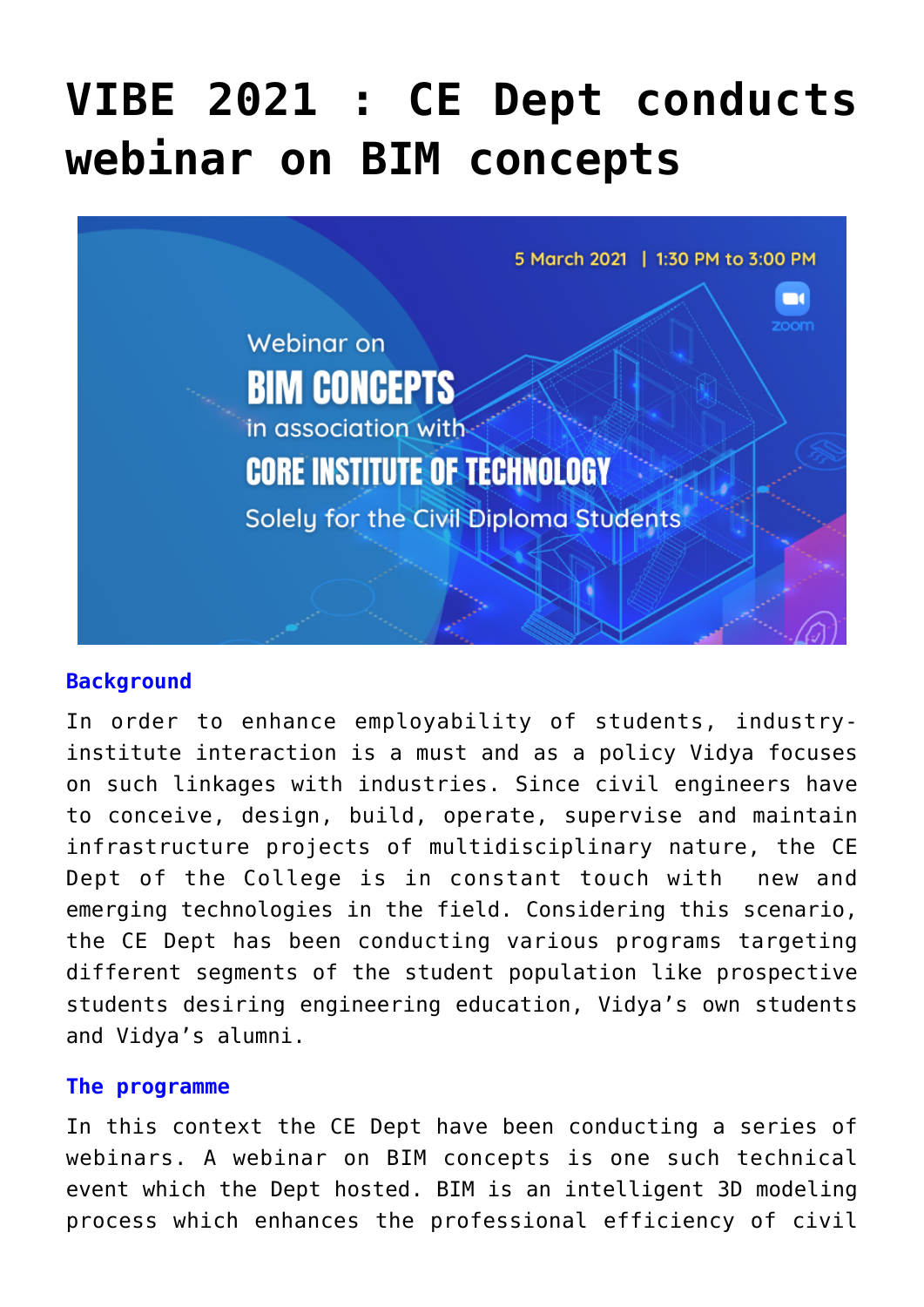engineers. The webinar was conducted in association with Core Institute of Technology, Thrissur on 5 March 2021, mainly targeting the final year Diploma students. The welcome address was delivered by the Head of the Dept Dr C Justine Jose. Ms Arda P Nair (AP,CE Dept) introduced Core Institute of Technology and the resource persons.

Mr Aji Rajan, an experienced civil engineer, an expert Civil Engineering students career counselor and an Autodesk professional trainer and CTDS trainer handled the first session. He gave a very informative session stressing on the importance of acquiring a degree in engineering after Diploma, the various job opportunities available for civil engineers and the importance of BIM and its growing demands.

#### **What is BIM?**

Building information modeling (BIM) is a process supported by various tools, technologies and contracts involving the generation and management of digital representations of physical and functional characteristics of places. Building information models (BIMs) are computer files which can be extracted, exchanged or networked to support decision-making regarding a built asset. BIM software is used by individuals, businesses and government agencies who plan, design, construct, operate and maintain buildings and diverse physical infrastructures, such as water, refuse, electricity, gas, communication utilities, roads, railways, bridges, ports and tunnels.

Mr Rahul Ramachandran, BIM-MEP Design Engineer, Autodesk Certified Professonal for RevitMEP, handled the second session. He beautifully convinced the audience about the need for acuiring skill in BIM-MEP, especially for civil engineers who were working in trans-disciplinary projects.

Both the resource persons were well appreciated by the participants for their experience and knowledge in the field and the overall presentation. The vote of thanks was offered